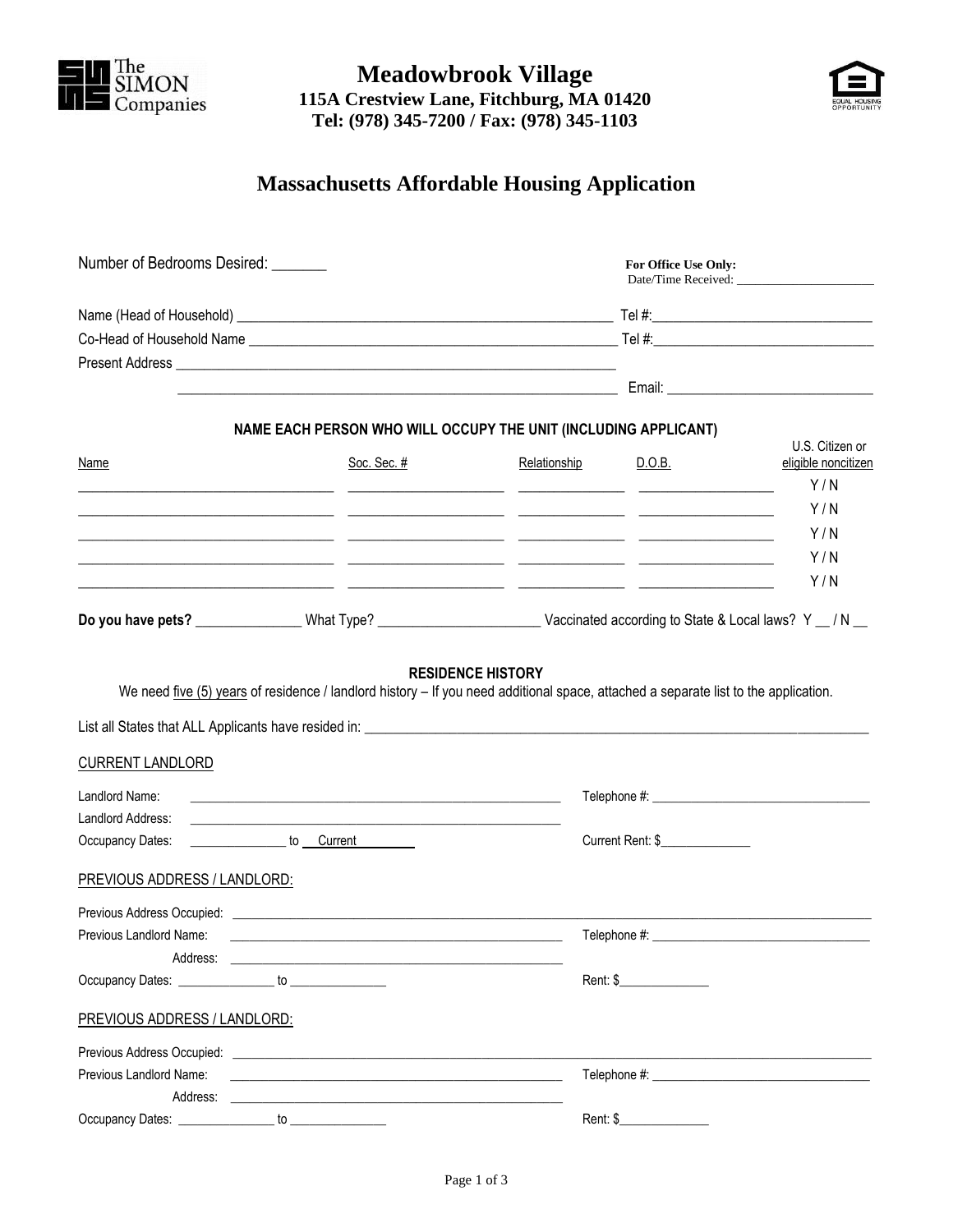

**Meadowbrook Village 115A Crestview Lane, Fitchburg, MA 01420 Tel: (978) 345-7200 / Fax: (978) 345-1103**



|              |                                                      |                                                                                                                                                                                | <b>INCOME INFORMATION</b>            |                |                                                                                                                                                                                                                                     |  |
|--------------|------------------------------------------------------|--------------------------------------------------------------------------------------------------------------------------------------------------------------------------------|--------------------------------------|----------------|-------------------------------------------------------------------------------------------------------------------------------------------------------------------------------------------------------------------------------------|--|
| EMPLOYMENT:  |                                                      |                                                                                                                                                                                |                                      |                |                                                                                                                                                                                                                                     |  |
|              |                                                      |                                                                                                                                                                                |                                      |                |                                                                                                                                                                                                                                     |  |
|              |                                                      |                                                                                                                                                                                |                                      |                |                                                                                                                                                                                                                                     |  |
|              |                                                      |                                                                                                                                                                                |                                      |                |                                                                                                                                                                                                                                     |  |
|              |                                                      |                                                                                                                                                                                |                                      |                |                                                                                                                                                                                                                                     |  |
|              |                                                      | LIST ALL INCOME FOR OTHER MEMBERS OF THE HOUSEHOLD:                                                                                                                            |                                      |                |                                                                                                                                                                                                                                     |  |
|              |                                                      |                                                                                                                                                                                |                                      |                |                                                                                                                                                                                                                                     |  |
|              | Annual Wages \$                                      |                                                                                                                                                                                |                                      |                |                                                                                                                                                                                                                                     |  |
|              |                                                      |                                                                                                                                                                                |                                      |                |                                                                                                                                                                                                                                     |  |
|              | OTHER INCOME AND/OR BENEFITS:                        |                                                                                                                                                                                |                                      |                |                                                                                                                                                                                                                                     |  |
|              |                                                      |                                                                                                                                                                                |                                      | Public Assist: | $\frac{1}{2}$                                                                                                                                                                                                                       |  |
| Pension:     |                                                      |                                                                                                                                                                                |                                      |                |                                                                                                                                                                                                                                     |  |
|              |                                                      |                                                                                                                                                                                |                                      |                |                                                                                                                                                                                                                                     |  |
|              |                                                      | (If you need additional room, you my write the information on a separate piece of paper, and attach to the application)                                                        | <b>ASSET INFORMATION</b>             |                |                                                                                                                                                                                                                                     |  |
|              |                                                      |                                                                                                                                                                                |                                      |                |                                                                                                                                                                                                                                     |  |
|              |                                                      |                                                                                                                                                                                |                                      |                |                                                                                                                                                                                                                                     |  |
|              |                                                      |                                                                                                                                                                                |                                      |                |                                                                                                                                                                                                                                     |  |
| Investments: |                                                      |                                                                                                                                                                                |                                      |                |                                                                                                                                                                                                                                     |  |
|              |                                                      |                                                                                                                                                                                |                                      |                | Bonds <b>Example 2018</b> Contract Contract Contract Contract Contract Contract Contract Contract Contract Contract Contract Contract Contract Contract Contract Contract Contract Contract Contract Contract Contract Contract Con |  |
|              |                                                      |                                                                                                                                                                                |                                      |                |                                                                                                                                                                                                                                     |  |
|              |                                                      | Have you disposed of any assets in the last two years for less than fair market value? Yes ___ / No___ If yes, please explain:                                                 |                                      |                |                                                                                                                                                                                                                                     |  |
|              |                                                      |                                                                                                                                                                                |                                      |                |                                                                                                                                                                                                                                     |  |
|              |                                                      |                                                                                                                                                                                |                                      |                |                                                                                                                                                                                                                                     |  |
|              |                                                      |                                                                                                                                                                                | <b>SECTION 8 PROGRAM INFORMATION</b> |                |                                                                                                                                                                                                                                     |  |
|              |                                                      |                                                                                                                                                                                |                                      |                | DO YOU HAVE A SECTION 8 CERTIFICATE/VOUCHER? _______________________ If yes, please state what type, housing authority & attach copy.                                                                                               |  |
|              | Section 8 Priority Categories- Check If You Qualify: |                                                                                                                                                                                |                                      |                |                                                                                                                                                                                                                                     |  |
| B.           |                                                      | A. Homelessness due to displacement by natural forces: ___________<br>Homelessness due to displacement by public action (urban renewal): ____________ violations: ____________ |                                      |                |                                                                                                                                                                                                                                     |  |
| C.           |                                                      | Homelessness due to displacement by public action (sanitary code violations): _____________                                                                                    |                                      |                |                                                                                                                                                                                                                                     |  |
| D.           |                                                      | Involuntary displacement by domestic violence:                                                                                                                                 |                                      |                |                                                                                                                                                                                                                                     |  |
|              | If yes: Full-Time ____ / Part-Time ____              | Are you or any member of your household (Age 18 or Older) a student at an institution of higher education? Yes ___ / No ___                                                    |                                      |                |                                                                                                                                                                                                                                     |  |
|              |                                                      |                                                                                                                                                                                | <b>OTHER INFORMATION</b>             |                |                                                                                                                                                                                                                                     |  |
| AUTOMOBILES: |                                                      |                                                                                                                                                                                |                                      |                |                                                                                                                                                                                                                                     |  |
|              |                                                      |                                                                                                                                                                                | $D_{2002}$ 2 of 3                    |                |                                                                                                                                                                                                                                     |  |
|              |                                                      |                                                                                                                                                                                |                                      |                |                                                                                                                                                                                                                                     |  |